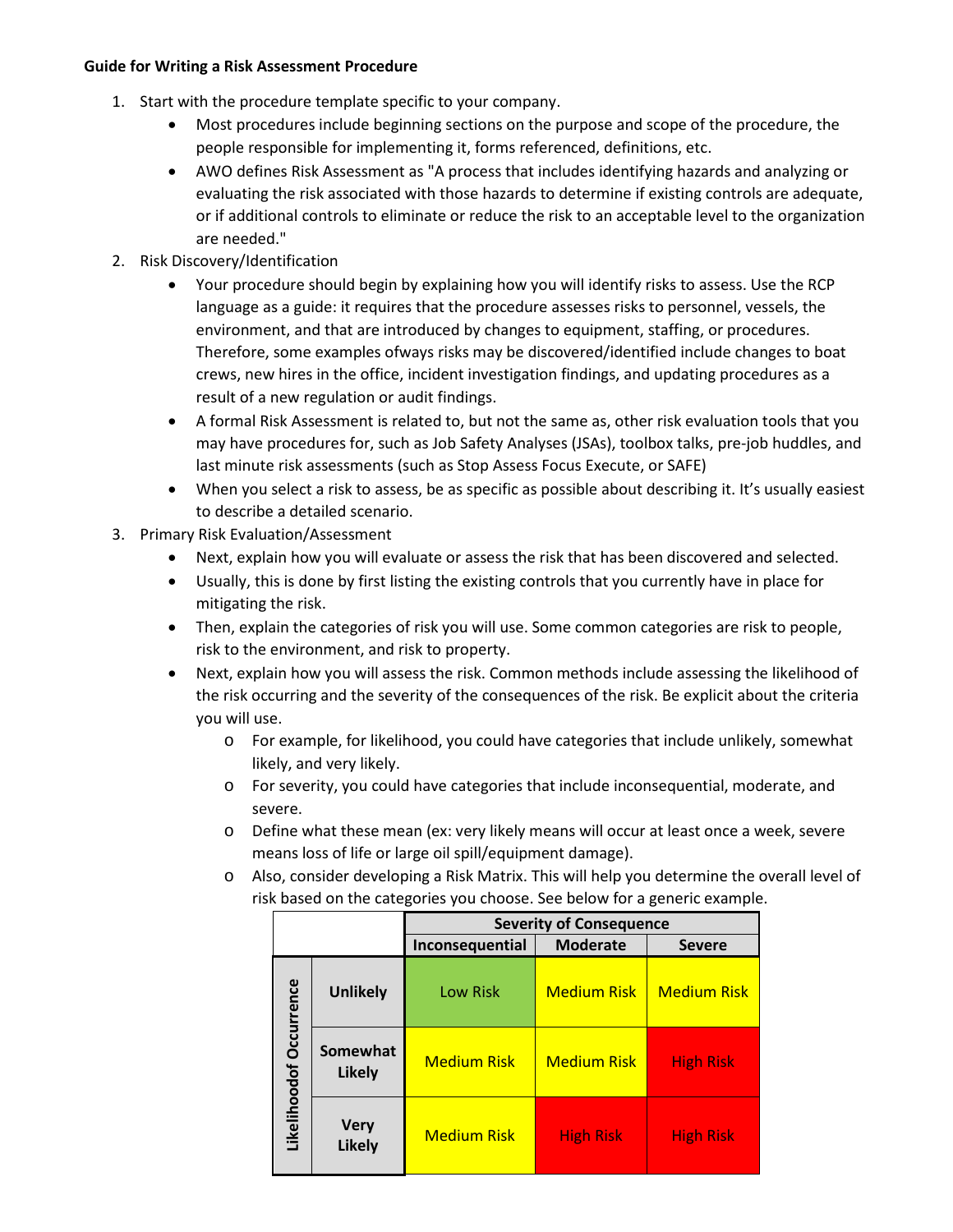- Then, state that you will evaluate if the existing controls are acceptable in mitigating the risk. If they are, the Risk Assessment is over.
- 4. Secondary Risk Evaluation/Assessment
	- If the existing controls are not acceptable in mitigating the risk, state that you will develop additional controls. You should state that these controls will be documented and implemented.
	- Also explain that, based on these new controls, the risk will either be deemed acceptable or not acceptable. State that, if controls cannot be implemented to reduce the risk to an acceptable level, the action/activitywill not be performed any longer.
- 5. Other Items
	- Other items you may want to explain in your procedure include:
		- o How the Risk Assessment team members will be selected, and their roles (facilitator, note taker, technical expert, etc.)
		- o Evaluating multiple categories of risk that may be present in one scenario (ex: risk to environment AND risk to property)
		- o The level of risk that is automatically deemed acceptable and/or unacceptable. For example, you may want to say that all risks deemed High Risk are automatically not acceptable and require either additional controls or halting the action.
		- o Guidelines on when Risk Assessments should be done
		- o Informing relevant managers about the Risk Assessment and new controls
		- o Requiring manager approval of Risk Assessments
		- o Re-assessing risk after implementing the new controls
		- o Developing a way to track the implementation of the new controls
- 6. Risk Assessment Form
	- Develop a form where you document your Risk Assessments.
	- It should include fields for the all of the elements of the procedure.